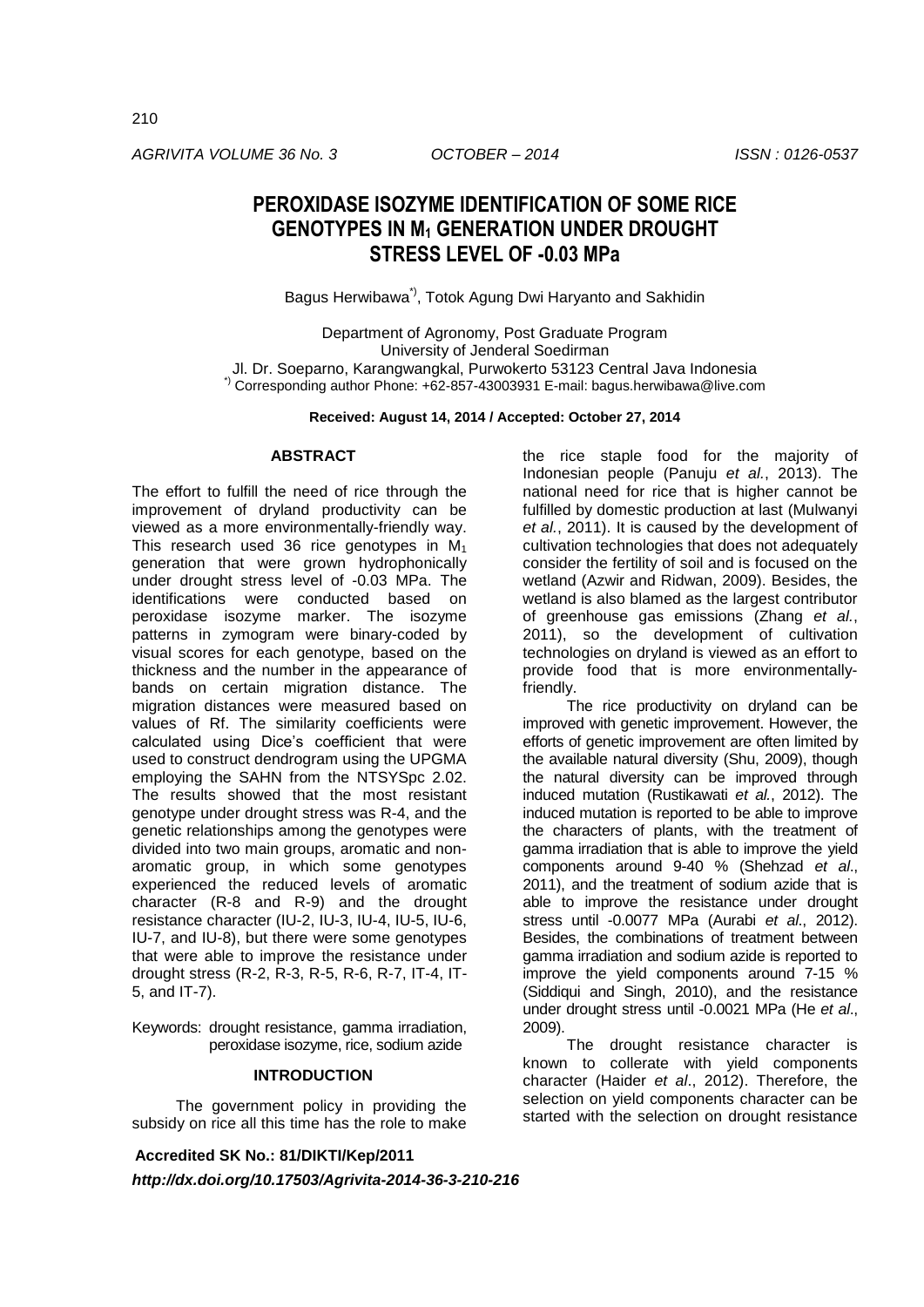character. The drought resistance character can be identified based on the peroxidase isozyme (Nasr *et al.*, 2009), since the increasing levels of drought stress can encourage the increase of peroxidase activities (Sharma and Dubey, 2005). It is caused by the peroxidase role in osmotic adjustment of cells, so the plant can be more resistant under drought stress (Omidi, 2010). The objectives of this research are to analyze the rice genotypes in  $M_1$  generation that is the most resistant under drought stress, and investigate the genetic relationships among the genotypes based on peroxidase isozyme marker. This study is expected to give information that can be used for genetic improvement of drought-resistant rice.

#### **MATERIALS AND METHODS**

## **M<sup>1</sup> Rice Seedling Materials**

The materials used were 36 rice  $a$ enotypes in  $M_1$  generation induced by gamma irradiation and sodium azide  $10^{-3}$  M (SA) (Herwibawa *et al.*, 2014). The 36  $M_1$  rice seedlings were IU-1, IU-2, IU-3, IU-4, IU-5, IU-6, IU-7, IU-8, IU-9, R-1, R-2, R-3, R-4, R-5, R-6, R-7, R-8, R-9, IT-1, IT-2, IT-3, IT-4, IT-5, IT-6, IT-7, IT-8, IT-9, C-1, C-2, C-3, C-4, C-5, C-6, C-7, C-8, and C-9. Remarks:  $IU = Inpage Unsoed 1$ (upland aromatic);  $R =$  Rojolele (lowland aromatic):  $IT = Inpari 13$  (lowland non-aromatic):  $C =$  Cirata (upland non-aromatic);  $-$  = that was treated with;  $1 =$  without mutagen;  $2 =$  gamma 100 Gy;  $3 =$  gamma 150 Gy;  $4 = SA$  2 hours;  $5 =$ SA 6 hours;  $6 = \text{gamma } 100 \text{ Gy} + \text{SA } 2 \text{ hours}$ ;  $7 =$  gamma 100 Gy + SA 6 hours;  $8 =$  gamma 150  $\text{Gy}$  + SA 2 hours; 9 = gamma 150  $\text{Gy}$  + SA 6 hours.

## **Drought Stress Application**

The location was at Screen House of Seed Technology Laboratory, Vocational Education Development Center of Agriculture, Cianjur, Indonesia. The two-week-old rice seedlings were grown hydroponically (Wang *et al*., 2013), with the source of nutrient from Hoagland solution. The pH condition of the solution was observed once every two days, and the solution was replaced once a week (Santika, 2011). After the adaptation for three weeks, they were kept in Hoagland solution containing 5 % (w/v) polyethylene glycol 6000 to achieve drought (osmotic) stress level of -0.03 MPa. The

drought stress was given for six weeks, then the nursery was maintained in optimal condition for four weeks.

# **Enzyme Extraction**

The isozyme analysis was conducted in Plant Biology Laboratory, Study Center of Biological Sciences, Bogor Agricultural University, Bogor, Indonesia. The used analysis method was based on Wendel and Weeden (1989) techniques that were modified. The samples were chosen from the tip of the second leaf under the flag leaf of fifteen-week-old rice that was cut into quarters as the material of enzyme extraction. The cut of the leaf as a sample with a weight of around 200 mg was then cut into pieces, and crushed with the pestle in a mortar that was added with silica sand and 0.5 ml of extraction buffer (0.07045 g of L-ascorbic acid, 0.1939 g of L-cysteine, 0.12 ml of Triton-X-100, 0.25 g of PVP-40, 0.54 g  $Na<sub>2</sub>HPO<sub>4</sub>$ .2H<sub>2</sub>O, and pH buffer was adjusted to 7.0) until the tissue extract was obtained.

## **Gel Preparation**

The 10% starch gel solution was made of 10 g of potato starch per 100 ml of buffer gel solution (1.048 g of L-Histidine monohydrate that was dissolved with distilled water until one litre, then its acidity was regulated with Tris that was added until pH 6.0). The making process was started with one third of buffer gel that was mixed with two third of the part that was boiled first on hot plate. The solution was then de-aerated with membrane vacuum pump around 30 seconds and poured into the acrylic gel mold with liquid paraffin on its surface, in which electrode strips were sealed with masking tape. The gel was allowed to cool and set for approximately 30 minutes at room temperature and closed with paraffin-coated plastic, and then it was placed for 1 hour in a refrigerator to cool it before use. The wells were then made in the middle of the cooled gel with comb. The filter papers with a size of around 0.5 x 0.5 cm were used as the absorbent paper of tissue extract, and then were inserted into the gel based on the order of wells.

## **Electrophoresis**

The isozyme was separated into discrete bands by horizontal starch gel electrophoresis. The tapes were then removed from the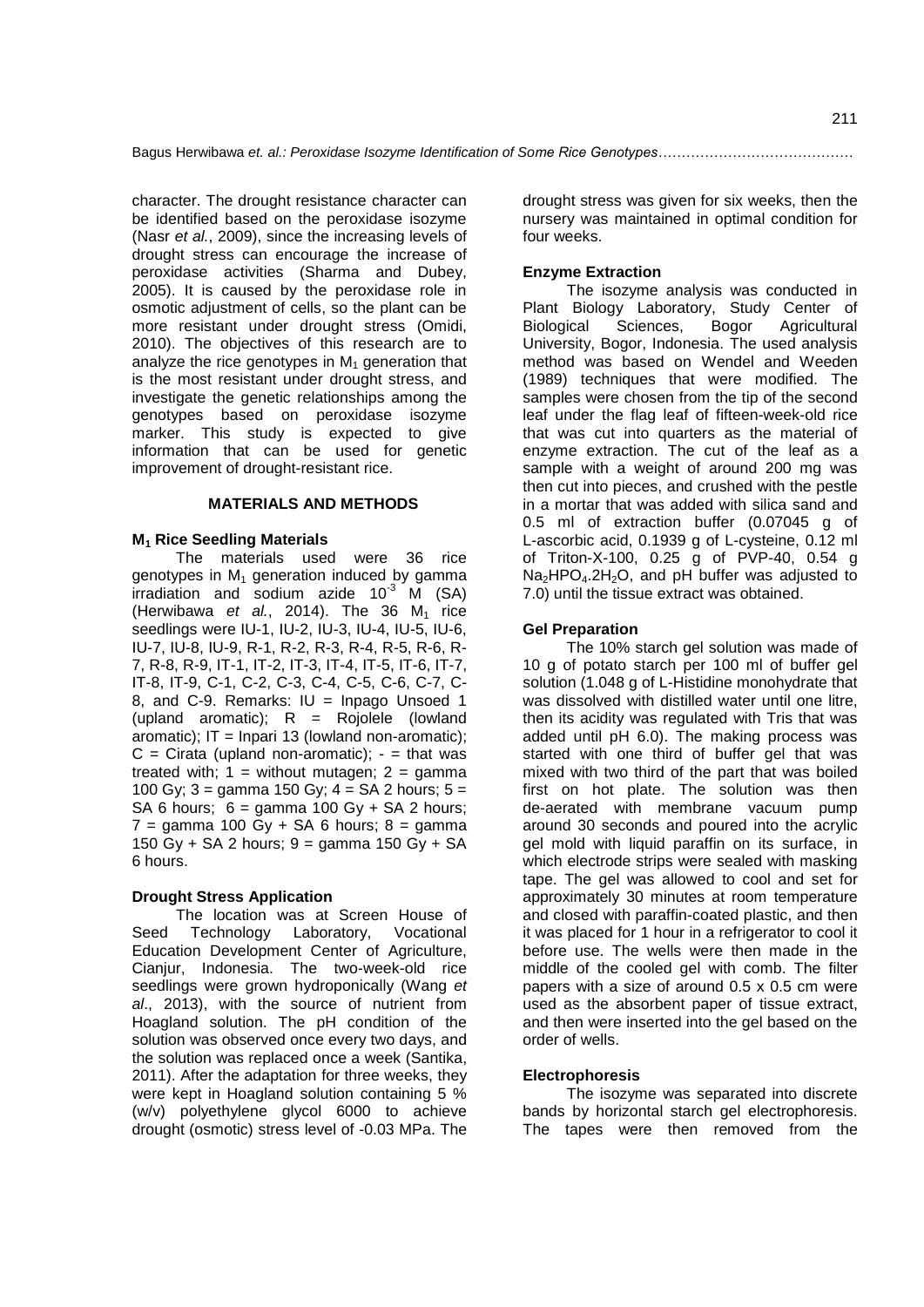electrode strips, the mold was then entered into the tray with the electrode buffer solution (10.5507 g of citric acid monohydrate and 18.1650 g of tris (hydroxymethyl) aminomethane in the distilled water until the volume reached one litre, and the last pH was adjusted to pH 6.0). The tray was then stored in the refrigerator in a temperature around 10 $\mathrm{^0C}$ , and then it was connected with anode and cathode of power supply. The initial electrophoresis occurred for 3 minutes in the voltage of 100 volt, the voltage was then increased to 150 volt after 1 hour for 4 hours.

## **Staining**

The tray was removed from the refrigerator soon after the electrophoresis finished. The inserted filter papers were then removed from the wells. The gel was then immersed into a peroxidase staining assay (100 ml sodium acetate 50 mM pH 5.0; 50 mg CaCl<sub>2</sub>; 0.5 ml  $H_2O_2$  3 %; 50 mg 3-amino-9-ethylcarbazole; and 5 ml N,N-dimethylformamide). Furthermore, the stain box was closed with aluminium foil, and then it was incubated in a room temperature for a night. After one night, the enzymatic activity zone was observable, and the gel was cleaned with distilled water to remove the rest of the staining solution.

## **Scoring**

The isozyme patterns interpreted in the zymogram were binary-coded by visual scores for each genotype, based on the thickness and the number in the appearance of bands on certain migration distance (Bon *et al.*, 2006). The measurement of migration distance was conducted based on values of Rf (relative front). Similarity coefficients from electrophoretic banding pattern were calculated using Dice's coefficient. These similarity coefficients were used to construct dendrogram using the UPGMA (Unweighted Pair Group Method with Arithmetic mean) employing the SAHN (Sequential, Agglomerative, Hierarchical, and Nested clustering) from the NTSYSpc 2.02 (Rohlf, 1998).

# **RESULTS AND DISCUSSION**

The drought stress level of -0.03 MPa made R-1 genotype (lowland aromatic without

mutagen) unable to survive. There were 35  $M_1$ rice genotypes that can survive and show high diversity based on the patterns of peroxidase isozyme bands (Figure 1). The diversity was observable based on the thickness and number of bands, and the migration distance (Nurmiyati *et al.*, 2009). The various thickness of the bands was caused by the difference of molecules weight that were migrated, in which the heavier molecules made the worse split of the molecules, so the formed bands became thicker (Cahyarini *et al.*, 2004). Besides, the band thickness also showed the resistance of the plants under drought stress.

According to Mathius *et al.* (2001), increasing levels of drought stress made the isozyme concentration lower, so the formed bands got thinner. The drought stress will encourage the hydrolysis that can result in the toxic compounds, that causes the inhibition of enzymatic activities (Mahajan and Tuteja, 2005). The different condition happened when the plants were able to neutralize the toxic compounds through the osmotic adjustment of cells, so the formed bands were thicker during the increase of levels of drought stress.

The improvement of resistance under the drought stress was caused by the synthesis and accumulation of organic compounds that caused the reduction of osmotic potential (Omidi, 2010). The reduction of osmotic potential showed the increase of peroxidase activities that was marked with the increasing number in the appearance of bands (Abedi and Pakniyat, 2010). Therefore, the most resistant genotype under drought stress was R-4 since it was the thickest with the maximum number in the appearance of bands (Figure 1). It showed that the treatment of sodium azide  $10^{-3}$  M for 2 hours was able to improve the resistance of Rojolele (lowland aromatic) under the drought stress.

The resistance mechanisms on the drought stress were coded by many genes that can be categorized into the genes that were related to the cell protection on drought, and the genes that were related to the mechanism of response regulation on drought (Shinozaki and Shinozaki, 2007). According to Dixit *et al.* (2014), the resistance mechanisms on drought stress can be categorized into escape, avoidance, and tolerance. Figure 1 showed 32 variations of band pattern (genotypes) from 19 values of Rf. The variations indicated a wide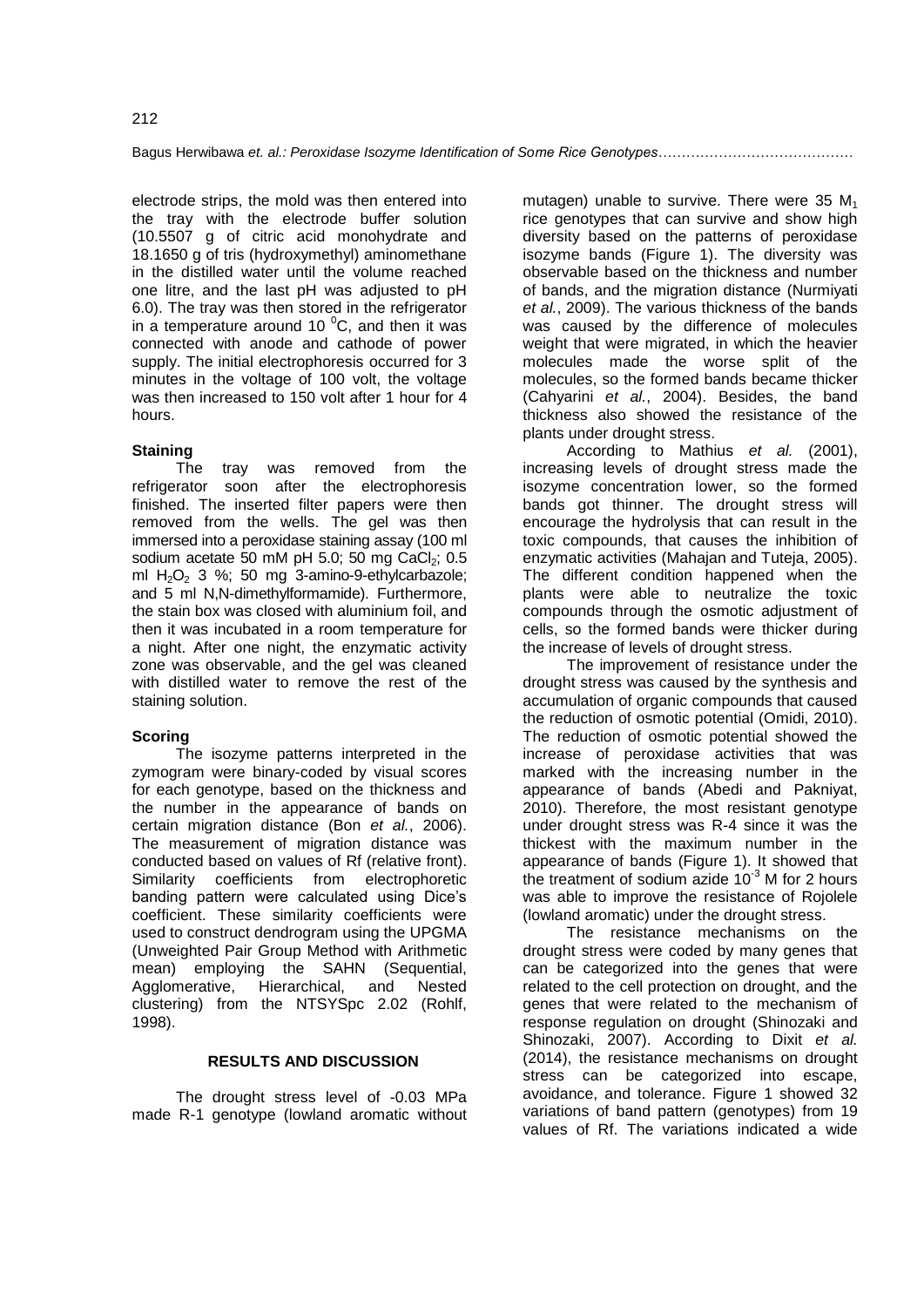Bagus Herwibawa *et. al.: Peroxidase Isozyme Identification of Some Rice Genotypes……………………………………*

genetic diversity among the genotypes (Khan *et al.*, 2009), which may have corresponded to allelic diversity (Bon *et al*., 2006). It was suitable with the research of Alvarez *et al.* (2000) emphasising that the variations strongly indicated that high genetic variability was generated by mutagen. Besides, the research of Lestari (2006) explained that the variations were generated by mutagen caused different responses to the drought stress that really depended on the resistance of each genotype.

The genetic relationships among the genotypes can be considered far when the coefficient was less than 0.60 (Cahyarini *et al*., 2004). Figure 2 showed that the genetic

relationships among the genotypes were divided into two main groups on the coefficient of 0.13, the first group that comes from the aromatic character in general (Inpago Unsoed 1 and Rojolele) and the second group that comes from non-aromatic character in general (Inpari 13 and Cirata). The existence of R-8 and R-9 genotypes on the second group showed that those two genotypes experienced the reduced levels of aromatic character. According to Gehrke *et al.* (2013), the reduced aromatic character was caused by transversion mutation associated with oxidative damage. Besides, other genotypes also experienced the changed of drought resistance character.

#### $R-3$ 급입 옵션 옵 옵 옵 옵 공장 양 경영을 통 좋 알  $2 - 5$  $\overline{2}$





Remarks: IU = Inpago Unsoed 1 (upland aromatic);  $R = Rojolele$  (lowland aromatic); IT = Inpari 13 (lowland nonaromatic);  $C =$  Cirata (upland non-aromatic);  $-$  = that was treated with;  $1 =$  without mutagen;  $2 =$  gamma 100 Gy;  $3 =$  gamma 150 Gy;  $4 = SA$  2 hours;  $5 = SA$  6 hours;  $6 =$  gamma 100 Gy + SA 2 hours;  $7 =$ gamma 100 Gy + SA 6 hours; 8 = gamma 150 Gy + SA 2 hours; 9 = gamma 150 Gy + SA 6 hours; Rf = relative front

Figure 1. Zymogram and diagrammatic interpretation of  $M<sub>1</sub>$  rice genotypes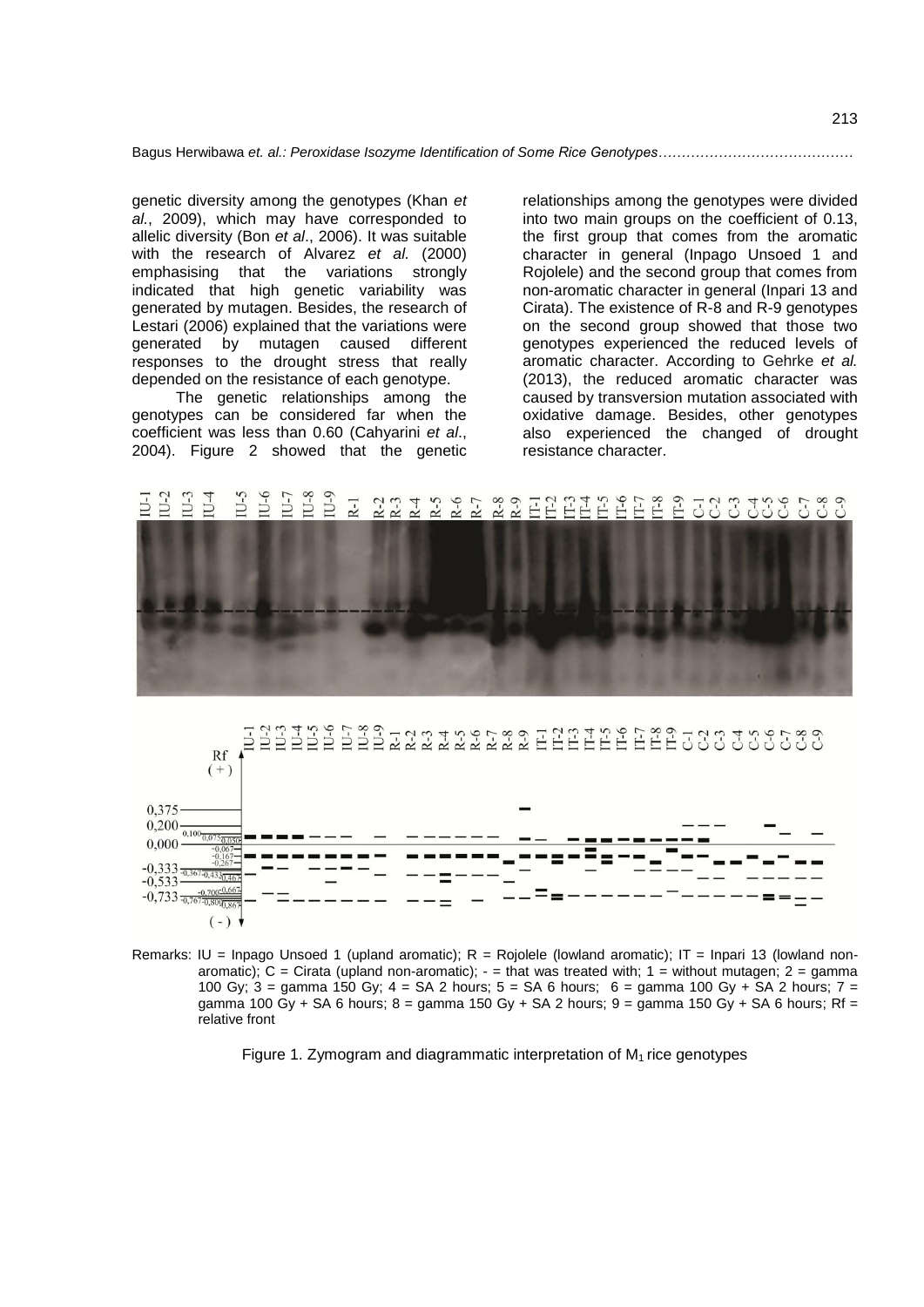

Bagus Herwibawa *et. al.: Peroxidase Isozyme Identification of Some Rice Genotypes……………………………………*

Remarks : IU = Inpago Unsoed 1 (upland aromatic);  $R =$  Rojolele (lowland aromatic); IT = Inpari 13 (lowland nonaromatic); C = Cirata (upland non-aromatic);  $-$  = that was treated with; 1 = without mutagen; 2 = gamma 100 Gy;  $3=$  gamma 150 Gy;  $4 = SA 2$  hours;  $5 = SA 6$  hours;  $6 =$  gamma 100 Gy + SA 2 hours;  $7 =$ gamma 100 Gy + SA 6 hours;  $8 =$  gamma 150 Gy + SA 2 hours;  $9 =$  gamma 150 Gy + SA 6 hours

Figure 2. Dendrogram of  $M_1$  rice genotypes

The R-4 genotype was the most resistant under drought stress and it had a close genetic relationship with the IU-1 genotype (upland aromatic without mutagen), on the coefficient of 0.63 (Figure 2). Besides, the IU-1 genotype also had the closer genetic relationship with genotypes of R-2, R-3, R-6, IU-9, R-5, and R-7, that explained some genotypes of the first group that were able to improve the resistance under drought stress. On the contrary, the IU-1 genotype had the further genetic relationship with genotypes of IU-2, IU-3, IU-4, IU-5, IU-6, IU-7, and IU-8 on the coefficient of 0.56,that explained the reduced levels of resistance under drought stress on some genotypes.

The changed of drought resistance character also happened in the second group. Figure 2 showed that the C-1 genotype (upland non-aromatic without mutagen) had the close genetic relationship with genotypes of IT-7 and IT-4 on the coefficient of 0.74, it was also close with the IT-5 genotype on the coefficient of 0.66, so it was certain that three genotypes were more

resistant under drought stress. However, there was limited observable information on the second group since the genotypes of C-1 and IT-1 (lowland non-aromatic without mutagen) had close genetic relationship on the coefficient of 0.62, so other separated genotypes on the coefficient that was less than 0.48 had very different drought resistance characters with two genotypes of non-aromatic without mutagen.

The difference of the drought resistance character among the genotypes under drought stress explained the change of characters due to the mutation process (Kadir, 2011). It was suitable with the research of Ando and Montalvan (2001) where the treatments of gamma irradiation, sodium azide, and its combinations caused physiological damages and improved the mutation frequency. Besides, the research of Kumar and Srivastava (2013) explained that the chromosomal aberrations happened through different mechanisms among the given mutagenic treatments, so it caused the various changes of each genotype.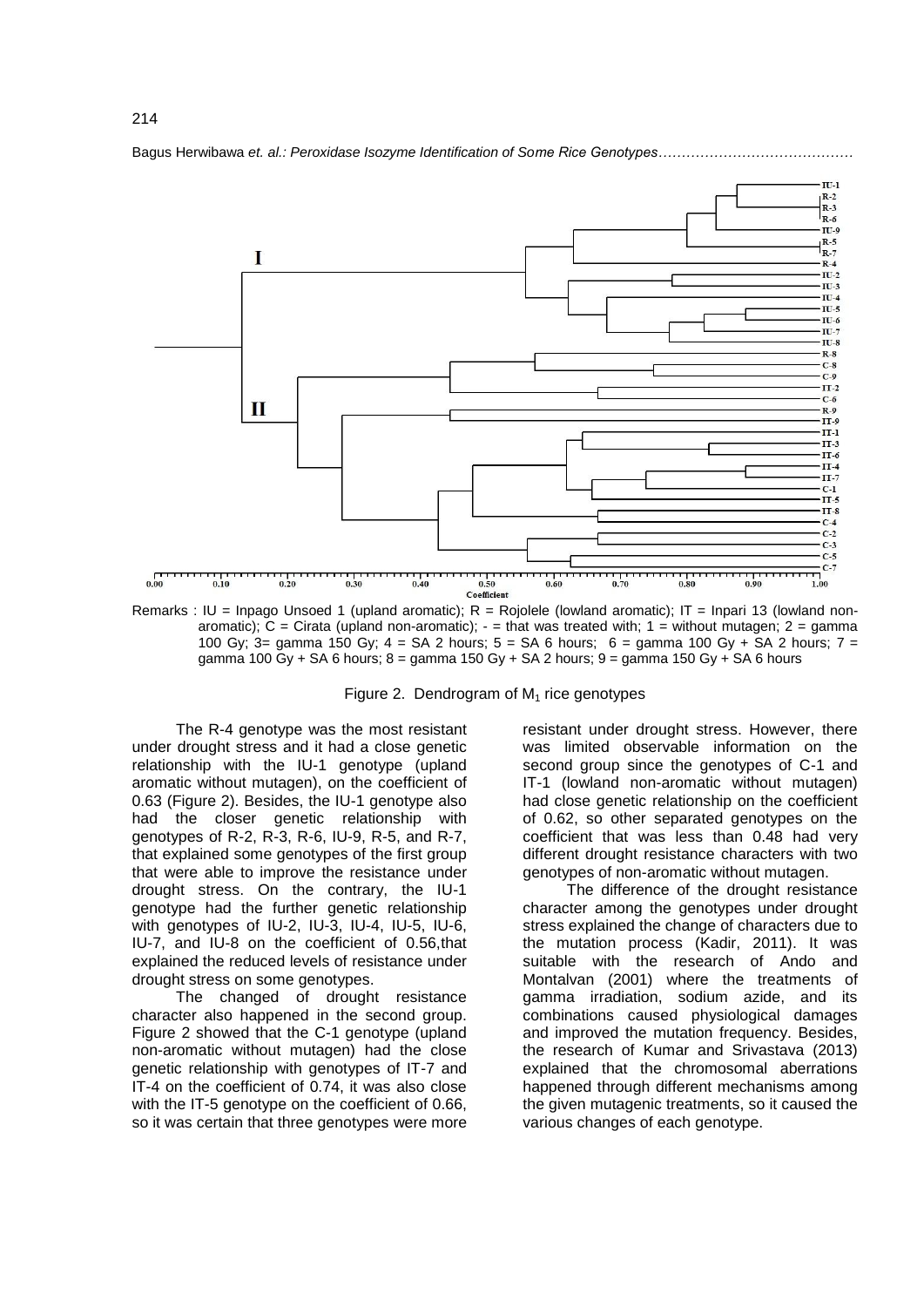#### **CONCLUSION**

The most resistant genotype under drought stress was R-4. The genetic relationships among the genotypes were divided into two main groups, aromatic and nonaromatic group, in which some genotypes experienced the reduced levels of aromatic character (R-8 and R-9) and the drought resistance character (IU-2, IU-3, IU-4, IU-5, IU-6, IU-7, and IU-8), but there were some genotypes that were able to improve the resistance under drought stress (R-2, R-3, R-5, R-6, R-7, IT-4, IT-5, and IT-7). The results are expected to be used as the reference, especially in determining the genotypes for the drought-resistant ricebreeding program.

#### **REFERENCES**

- Abedi, T., and H. Pakniyat. 2010. Antioxidant enzyme changes in response to drought stress in ten cultivars of oilseed rape (*Brassica napus* L.). Czech Journal of Genetics and Plant Breeding 46(1): 27-34.
- Alvarez, A., J.L. Fuentes, J.E. Deus, M.C. Duque, and M.T. Cornide. 2000. Genetic diversity analysis in rice mutants using isozyme and morphological markers. Cultivos Tropicales 21 (4): 39-44.
- Ando, A., and R. Montalvan. 2001. Gamma-ray radiation and sodium azide  $(NaN_3)$ mutagenic efficiency in rice. Crop Breeding and Applied Biotechnology 1 (4): 339-346.
- Aurabi, A.K., K.M. Ibrahim, and S.A. Yousif. 2012. Induction of genetic variation for drought tolerance in two rice cultivars Amber 33 and Amber Baghdad. Iraqi Journal of Biotechnology 11(2): 270-281.
- Azwir and Ridwan. 2009. Increasing of lowland rice productivity through management practices improvement on rice cultivation. Akta Agrosia 12(2): 212-218. (in Indonesian)
- Bon, S.G., T.H. Borromeo, N.C. Altoveros, and<br>A.D. Raymundo. 2006. Isozyme Raymundo. 2006. Isozyme characterization and diversity among the Philippine populations of *Oryza officinalis* Wall ex. Watt conserved *ex situ*. Philippine Journal of Science 135 (2): 93-104.
- Cahyarini, R.D., A. Yunus, and E. Purwanto. 2004. Identification of genetic variability of many local varieties of soybean in Java based on isozyme analysis. Agrosains 6 (2): 79-83. (in Indonesian)
- Dixit, S., A. Singh, and A. Kumar. 2014. Rice breeding for high grain yield under drought : a strategic solution to a complex problem. International Journal of Agronomy 2014: 1-15. doi: 10.1155/2014/863683
- Gehrke, T.H., U. Lischke, K.L. Gasteiger, S. Schneider, S. Arnold, H.C. Müller, D.S. Stephenson, H. Zipse, and T. Carell. 2013. Unexpected non-Hoogsteenbased mutagenicity mechanism of FaPy-DNA lesions. Nature Chemical Biology 9: 455-461.
- Haider, Z., A.S. Khan, and S. Zia. 2012. Correlation and path coefficient analysis of yield components in rice (*Oryza sativa* L.) under simulated drought stress condition. American-Eurasian Journal of Agricultural and Environmental Sciences 12 (1): 100-104.
- He, J., Y. Hu, W.C. Li, and F.L. Fu. 2009. Drought tolerant mutant induced by gamma ray and sodium azide from maize calli. Maize Genetics Cooperation Newsletter 83: 53- 55.
- Herwibawa, B., T.A.D. Haryanto, and Sakhidin. 2014. The effect of gamma irradiation and sodium azide on germination of some rice cultivars. Agrivita Journal 36 (1): 26-32.
- Kadir, A. 2011. Respons of mutant rice genotypes as result of gamma ray irradiation on drought stress. Jurnal Agrivigor 10(3): 235-246. (in Indonesian)
- Khan, A.S.M.M.R., M.G. Rabbani, M.A. Siddique, and M.A. Islam. 2009. Studies on the genetic diversity of pointed gourd using biochemical methods (isozyme analysis). Bangladesh Journal of Agricultural Research 34(1): 123-141.
- Kumar, G., and N. Srivastava. 2013. Efficiency and effectiveness of gamma rays and sodium azide in *Sesbania cannabina* Poir. Cytologia 78(1): 1-10.
- Lestari, E.G. 2006. The relation between stomata index and drought resistant at rice somaclones of Gajahmungkur,